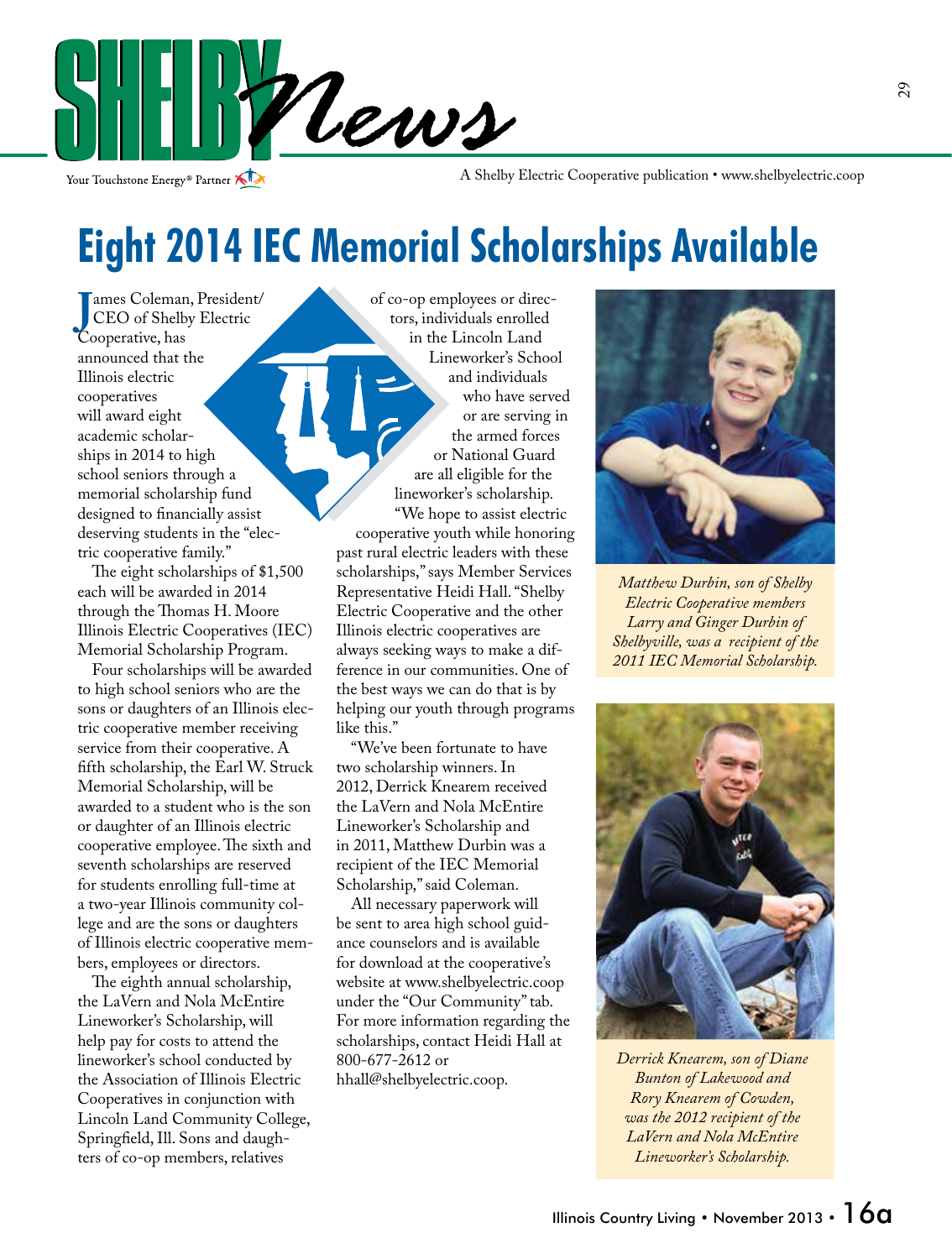#### $\frac{1}{2}$

## **Offices Closed**

*Your cooperative offices will be closed Monday November 11th for Veteran's Day and Thursday and Friday November 28th and 29th for Thanksgiving.*

*Let us all be thankful for the freedoms we have and also tell Veterans "Thank You" for their service to our country.*





P.O. BOX 560 Shelbyville, IL 62565 **Phone: 217-774-3986 Fax: 217-774-3330 www.shelbyelectric.coop twitter.com/YourCoop facebook.com/YourCoop**

#### **Office Hours:** 7:30 a.m. - 4:30 p.m.



#### **Free Online Market Free Ommin**

 Go to www.shelbyelectric.coop to locate a feature called Market-Place. The MarketPlace icon is in the lower right hand part of the Cooperative's home page.

 This is a free classified ad service for your use. There is a place to list items for sale, wanted and free, as well as a place to list rentals and services.

 If you do not have Internet access but want to list an item, send your items to MarketPlace, P.O. Box 560, Shelbyville, Illinois 62565

and we will list your item for you. If you have questions or need assistance, contact the cooperative at 1-800-677-2612.

Your item(s) will be posted for 45 days.

| 1) The Shelly Tworn, Corporation, presiding and consequences with energy and affires of acceptions 2020. Among Terrents, CC                                                                                                                                                                                                                                                                            |  |
|--------------------------------------------------------------------------------------------------------------------------------------------------------------------------------------------------------------------------------------------------------------------------------------------------------------------------------------------------------------------------------------------------------|--|
| 1 x Q2 (1) Q2 (1) the direct industries explained and orders                                                                                                                                                                                                                                                                                                                                           |  |
| The Delhy States Exceptions & Li                                                                                                                                                                                                                                                                                                                                                                       |  |
|                                                                                                                                                                                                                                                                                                                                                                                                        |  |
| Shelby Electric Cooperative, Inc.<br>Market<br>for Eachten Energy Terrar & Lib<br>Place<br>rene (stock time) (more reference as personal computer time) (but assembly a factor of more to                                                                                                                                                                                                              |  |
| <b>C. Market Prince: For New Aire &amp; Looking, Nr. Changet in Division Four Litering</b><br>For Sale<br>the back LeSabe, return segme. NUSS make, good condition. W. (20) and<br>Phone 242-545-5816                                                                                                                                                                                                  |  |
| threating 200 comput altra rocks. If thistly move, gas, but the, trade you the new greek year pain, Sound both<br>great for large-years, precioses or destroleping, depressionally 2,000 forest, \$1,750<br><b>Hune Johnsam urbst product</b>                                                                                                                                                          |  |
| Momentary worker could a desphayment for about a labely in liber former, well-your, do high foundamping, offer companionating vall<br>accord with generating and getting distantal, must be routific ( do not let, no creating of dags, rating and nonsponsorate with 20 a<br>yours experience venting with the atticity, resonance start, Mallwise selly, Antonio requires near<br>Phone 312-206-1988 |  |
| Top DVI seriest gauge store, wide with reset parely, D.LT, includes graines and enrotes, his sex, BED                                                                                                                                                                                                                                                                                                  |  |
| These most shorts weapons who wents, beginnings up at \$1. \$6 seem, I coupling distinguit researc, line<br>Phone 2012/8-1081                                                                                                                                                                                                                                                                          |  |
| Douban Entertain & Homes Dyne, 79 offerent projections, although between the elements, moving provides, 200 for all constructions,                                                                                                                                                                                                                                                                     |  |
| Phone: 201204-2766 White 4:00 p.m.                                                                                                                                                                                                                                                                                                                                                                     |  |
|                                                                                                                                                                                                                                                                                                                                                                                                        |  |



#### **Recycling fact:**

Recycling one aluminum can saves enough energy to listen to a full album on your iPod. Recycling 100 cans could light your bedroom for two whole weeks.

Did you know America Recycles Day is celebrated on November 15th every year. This day is dedicated to encouraging Americans to recycle and to buy recycled products.

The Power of green recycling days and hours of operation: Tuesday 8 a.m. – noon Thursday  $1p.m. - 4 p.m.$ Saturday 8 a.m. – noon

Shelby Electric's recycling site will NOT be available for drop off the following dates:

Saturday, November 9th

Thursday, November 28th

Saturday, November 30th

Tuesday, December 24th

Recycling drop-off is located at the cooperative's building east of Shelbyville on Route 16.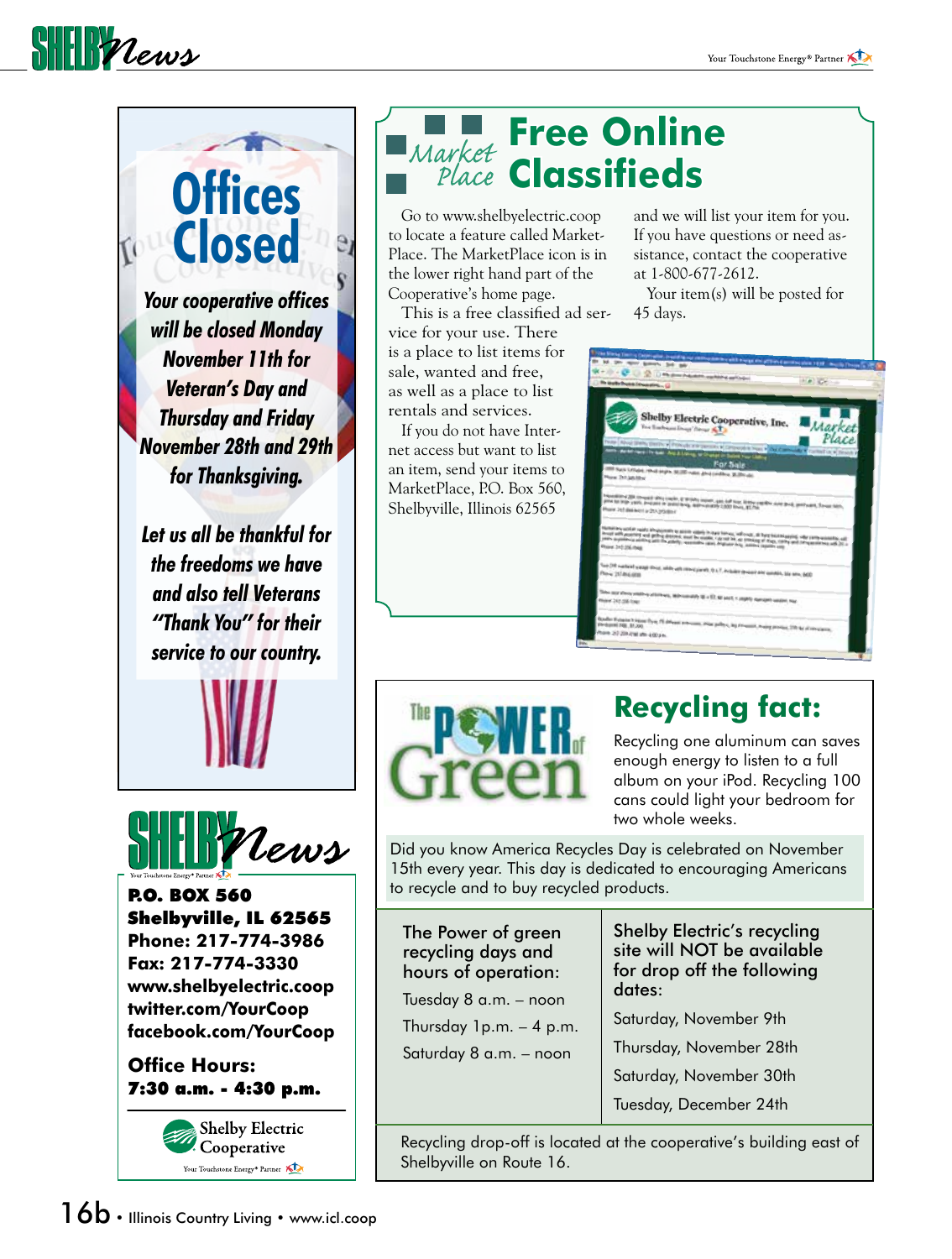

# **Cooking Efficiently**

*Control energy costs while preparing holiday feasts*

**The U.S. Department of Energy<br>estimates that cooking alone**<br>accounts for 4 percent of total home accounts for 4 percent of total home energy use and this figure doesn't include the energy costs associated with refrigeration, hot water heating and dishwashing.

 As holiday parties and potlucks gear up, keep these tips in mind to control energy costs:

- **Don't peek.** Every time the oven door is opened, the temperature inside is reduced by as much as 25 degrees, forcing it to use more energy to get back to the proper cooking temperature.
- **Turn it down or turn it off.** For regular cooking, it's probably not necessary to have your oven on as long—or set as high—as the recipe calls for. For recipes that need to bake for longer than an hour, preheating the oven isn't necessary. And residual heat on an electric oven or stovetop will finish the last 5 to 10 minutes of baking time.

Just remember to keep the oven door closed or the lid on until time is up. Alternately, if you're baking in a ceramic or glass dish, you can typically set your oven for 25 degrees less than the recipe calls for. Because ceramic and glass hold heat better than metal pans, your dish will cook just as well at a lower temperature.

- **Give your burners a break.** For your stovetop to function effectively, it's important that the metal reflectors under your electric stove burners stay free of dirt and grime.
- **Don't neglect your slowcooker,** or your microwave, toaster oven or warming plate. For example, the average toaster oven can use up to half the energy of the average electric stove over the same cooking time. Information to help you estimate how much energy your own appliances use is available on EnergySavers.gov.



*Make good use of your slowcooker, microwave or toaster oven to save energy. Source: GE Appliances*

- **Give your furnace the day off.** If your next party involves a lot of work for your stove, think about turning down your furnace to compensate. The heat of the oven and all your guests will keep the temperature comfortable.
- **Make contact.** Electric stovetops can only transmit heat to pans they are in direct contact with; the less contact your pan has with the burner, the more energy the stovetop will have to expend to heat the pan. If cooking with your warped pan is taking longer than it should, it may be time for a flatbottomed update.

*Source: U.S. Department of Energy*

# **SmartHub is here**

Those of you who use the online bill pay feature may have<br>already noticed a new look with new features. Now smart<br>phone and tablet users can download SmartHub directly to phone and tablet users can download SmartHub directly to these devices.

 SmartHub brings your account information to your fingertips via a smartphone, tablet or computer screen. SmartHub lets you manage all aspects of your cooperative's account online or with your mobile device. View your electric use hourly, daily or monthly. Quickly pay your bill or connect with social media in a safe and secure environment.

 SmartHub lets you see detailed use from all your accounts. Use this information to stay within a budget, monitor tenant use, manage energy efficiency and more!

 iOS users access SmartHub in the Apple iTunes App Store and Android users access SmartHub in the Android Market.

 Creating a SmartHub account takes less than three minutes. Enter your profile information, choose your provider and you're ready to begin.